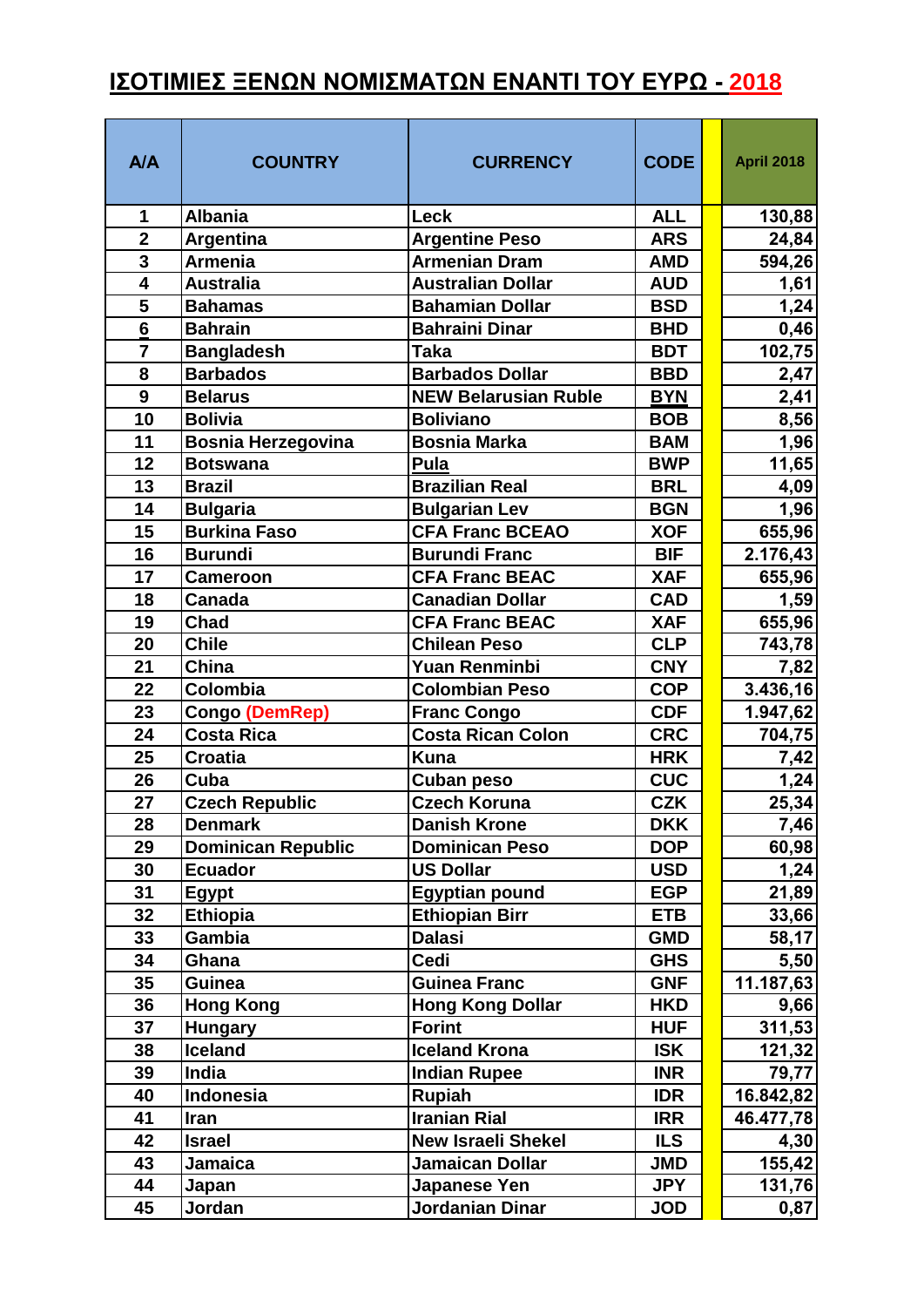| A/A | <b>COUNTRY</b>                | <b>CURRENCY</b>               | <b>CODE</b> | <b>April 2018</b> |
|-----|-------------------------------|-------------------------------|-------------|-------------------|
| 46  | Kazakhstan                    | <b>Tenge</b>                  | <b>KZT</b>  | 392,68            |
| 47  | Kenya                         | <b>Kenyan Shilling</b>        | <b>KES</b>  | 125,01            |
| 48  | <b>Kuwait</b>                 | Kuwaiti Dinar                 | <b>KWD</b>  | 0,37              |
| 49  | Lebanon                       | <b>Lebanese Pound</b>         | <b>LBP</b>  | 1.873,48          |
| 50  | Libya                         | <b>Libyan Dinar</b>           | <b>LYD</b>  | 1,63              |
| 51  | <b>Madagascar</b>             | <b>Malagasy Franc</b>         | <b>MGA</b>  | 3.888,74          |
| 52  | <b>Malawi</b>                 | <b>Kwacha</b>                 | <b>MWK</b>  | 897,37            |
| 53  | <b>Malaysia</b>               | <b>Malaysian Ringgit</b>      | <b>MYR</b>  | 4,76              |
| 54  | <b>Maldive Is.</b>            | Rufiyaa                       | <b>MVR</b>  | 19,31             |
| 55  | <b>Mauritania</b>             | Ouguiya                       | <b>MRO</b>  | 437,16            |
| 56  | <b>Mauritius</b>              | <b>Maur Rupee</b>             | <b>MUR</b>  | 41,32             |
| 57  | <b>Mexico</b>                 | <b>Mexican Peso</b>           | <b>MXN</b>  | 22,57             |
| 58  | <b>Moldova</b>                | <b>Moldovan Leu</b>           | <b>MDL</b>  | 20,26             |
| 59  | <b>Mongolia</b>               | <b>Tugrik</b>                 | <b>MNT</b>  | 2.949,57          |
| 60  | <b>Morocco</b>                | Moroccan Dirham               | <b>MAD</b>  | 11,35             |
| 61  | Mozambique                    | <b>Meticai</b>                | <b>MZN</b>  | 76,06             |
| 62  | <b>Namibia</b>                | <b>Namibian Dollar</b>        | <b>NAD</b>  | 14,53             |
| 63  | <b>Nepal</b>                  | <b>Nepalese Rupee</b>         | <b>NPR</b>  | 128,39            |
| 64  | <b>New Zealand</b>            | <b>New Zealand Dollar</b>     | <b>NZD</b>  | 1,71              |
| 65  | Nicaragua                     | <b>Cordoba Oro</b>            | <b>NIO</b>  | 38,22             |
| 66  | <b>Niger Rep</b>              | <b>CFA Franc BCEAO</b>        | <b>XOF</b>  | 655,96            |
| 67  | <b>Nigeria</b>                | <b>Naira</b>                  | <b>NGN</b>  | 445,29            |
| 68  | <b>Norway</b>                 | <b>Norwegian Krone</b>        | <b>NOK</b>  | 9,69              |
| 69  | Oman                          | <b>Rial Omani</b>             | <b>OMR</b>  | 0,48              |
| 70  | <b>Pakistan</b>               | <b>Pakistan Rupee</b>         | <b>PKR</b>  | 142,27            |
| 71  | Panama                        | <b>Balboa</b>                 | <b>PAB</b>  | 1,24              |
| 72  | Peru                          | <b>Nuevo Sol</b>              | <b>PEN</b>  | 3,97              |
| 73  | <b>Philippines</b>            | <b>Philippine Peso</b>        | <b>PHP</b>  | 64,46             |
| 74  | <b>Poland</b>                 | <b>Zloty</b>                  | <b>PLN</b>  | 4,21              |
| 75  | Qatar                         | <b>Qatari Riyal</b>           | QAR         | 4,51              |
| 76  | Romania                       | <b>New Leu</b>                | <b>RON</b>  | 4,64              |
| 77  | <b>Russia</b>                 | <b>Russian Ruble</b>          | <b>RUB</b>  | 71,03             |
| 78  | Rwanda                        | <b>Rwanda Franc</b>           | <b>RWF</b>  | 1.045,31          |
| 79  | Saudi Arabia                  | Saudi Riyal                   | <b>SAR</b>  | 4,66              |
| 80  | <b>Senegal</b>                | <b>CFA Franc BCEAO</b>        | <b>XOF</b>  | 655,96            |
| 81  | <b>Serbia</b>                 | <b>Dinar</b>                  | <b>RSD</b>  | 119,18            |
| 82  | <b>Seychelles</b>             | <b>Seychelles Rupee</b>       | <b>SCR</b>  | 17,01             |
| 83  | <b>Sierra Leone</b>           | Leone                         | <b>SLL</b>  | 9.547,41          |
| 84  | <b>Singapore</b>              | <b>Singapore Dollar</b>       | <b>SGD</b>  | 1,62              |
| 85  | <b>South Africa</b>           | Rand                          | <b>ZAR</b>  | 14,50             |
| 86  | <b>South Korea</b>            | <b>Won</b>                    | <b>KRW</b>  | 1.326,95          |
| 87  | Sri Lanka                     | Sri Lanka Rupee               | <b>LKR</b>  | 192,39            |
| 88  | <b>Sudan Rep</b>              | <b>Sudanise Pound</b>         | <b>SDG</b>  | 22,40             |
| 89  | <b>Swaziland</b>              | Lilangeni                     | <b>SZL</b>  | 14,53             |
| 90  | <b>Sweden</b>                 | <b>Swedish Krona</b>          | <b>SEK</b>  | 10,28             |
| 91  | <b>Switzerland</b>            | <b>Swiss Franc</b>            | <b>CHF</b>  | 1,18              |
| 92  | <b>Syria Arab Republic</b>    | <b>Syrian Pound</b>           | <b>SYP</b>  | 636,97            |
| 93  | <b>Special Drawing Rights</b> | <b>Special Drawing Rights</b> | <b>XDR</b>  | 0,84              |
|     |                               |                               |             |                   |